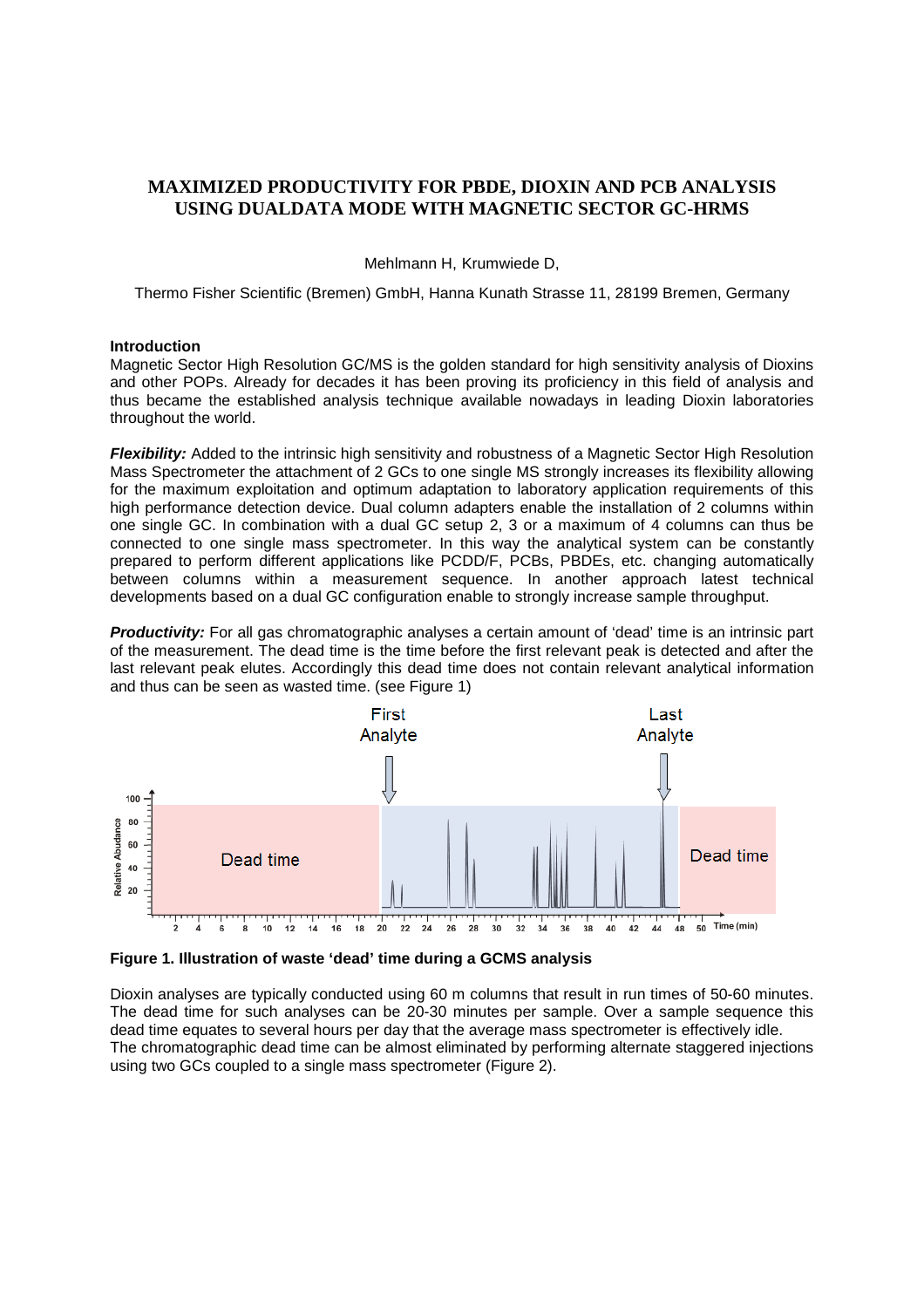

**Figure 2. Timescale of a staggered injection sequence using a two GC, single MS configuration.** 

Depending on the ratio between dead time and acquisition time sample throughput can theoretically be doubled. This approach can be used for any type of GCMS application including combinations of different applications like e.g. Dioxins with PBDEs etc.

To realize a staggered injection sequence a hardware modification inside each GC needs to be implemented. This modification needs to ensure that only the flow of one analytical column at a time is guided into the ion source of the mass spectrometer. Therefore a time controlled dynamic flow switching system was developed using a proprietary microfluidic channel device (MCD) to switch flow between vacuum purge and MS.

The device, Figure 3, was able to successfully handle the rigors of high throughput POPs analysis, without compromise on sensitivity, chromatography or robustness.



## **Figure 3. Proprietary microfluidic channel device (MCD)**

## **Materials and methods**

The Thermo Scientific™ DualData XL system comprised of:

• New DualData XL modular Hardware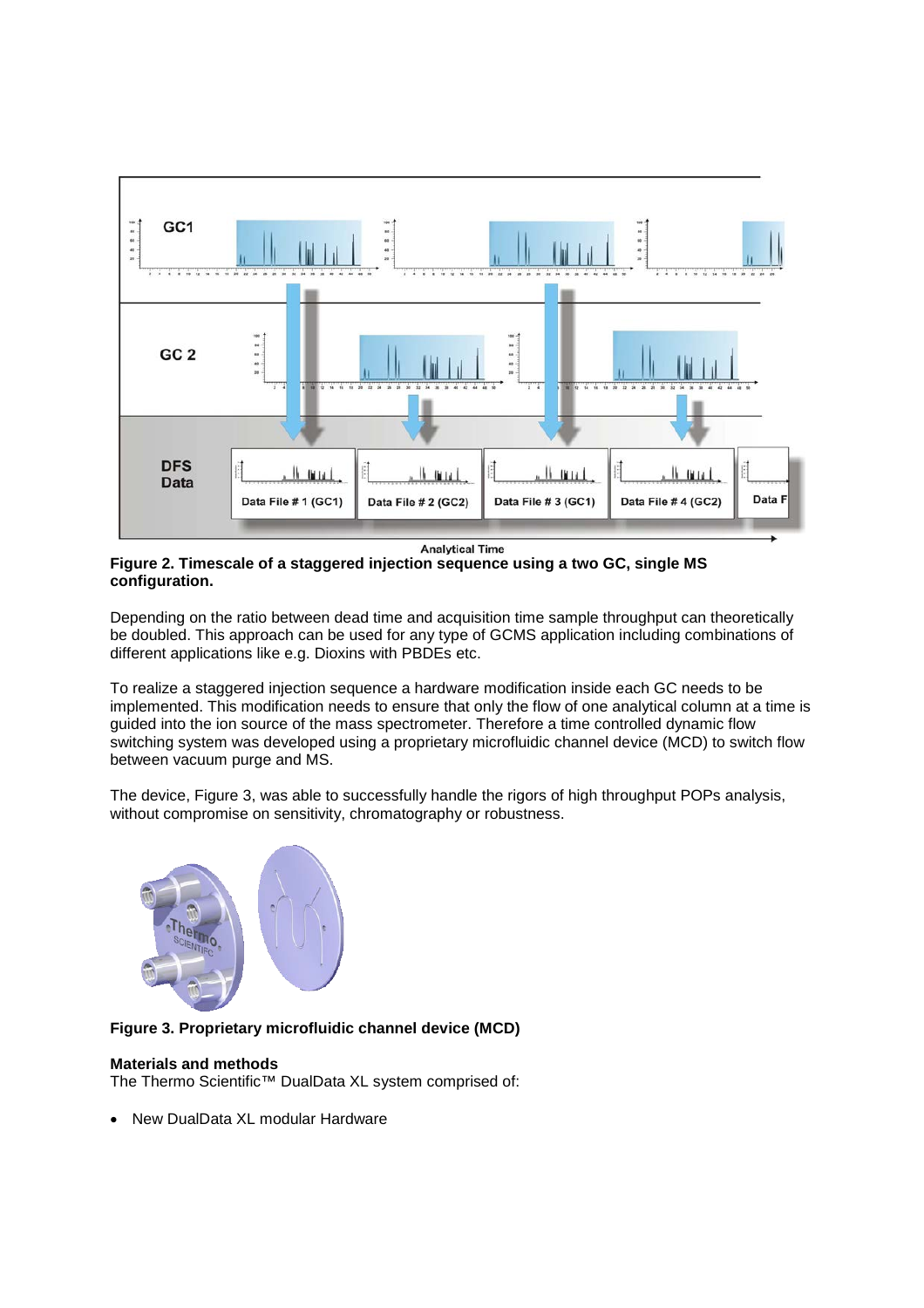- New Thermo Scientific DFS™ DualData XL software.
- New computer controllable makeup gas module.
- Two Thermo Scientific Trace 1310 GCs
- A single Thermo Scientific DFS™ magnetic sector mass spectrometer
- Thermo Scientific TriPlus™ RSH auto sampler

A time controlled dynamic flow switching system was developed and implemented into each GC.

With this system the flow of the analytical column can be either directed into the mass spectrometer for detection or into a vacuum purge line. A computer controllable helium gas supply was used as makeup gas which compensates the flow into the MS when the analytical column flow is guided into the service vacuum. Helium and vacuum lines were controlled by switching valves mounted in a GC module. All restrictions and connections inside the GC oven are implemented on a miniaturized MCD.

Timing control for all sequence events are automatically calculated by the software based on the application experiment method file. Each data file contained the full information of instrument parameters of the GC, HRMS and auto-sampler. The retention time of the acquired data is synchronized with the GC run time.

Analysis of Dioxins, PCBs and PBDEs were tested using both standards and sample extracts under regulated analysis conditions; such as EPA 1613 B for Dioxin analysis<sup>1</sup>. Also combinations of different applications per GC were performed.

### **Results and discussion:**

During hardware development the primary focus was to ensure robustness, ease of use and analytical performance of the DualData XL system. The concept was proven by numerous experiments and again validated in full production dioxin analysis using thousands of samples at leading contract laboratories. The system as described here was tested to be able to cut out even high concentrated standards and demonstrated to work in routine with large injection volumes of 10 µL and higher. Even with large injection volumes, no solvent was found to reach the mass spectrometer, proving the 100% performance of the MCD device to switch column flow to vacuum. This gives absolute assurance that peaks from only one GC at any given point of time can reach the MS for detection.

Using the new MCD wafer resulted in many benefits compared to previous approaches with different flow switching hardware:

- **Low thermal mass** enabling exceptional chromatography even for high boiling analytes such as BFRs
- **Exceptionally low dead volume** giving chromatography indistinguishable from a standard GC experiment
- **Fewer unions** enhancing robustness, minimizing leaks and simplifying operation and handling.
- **Simple unions** making the system easier to install and maintain, to maximize your productivity.
- **Special inert coating** increasing the robustness and longevity of the unions when compared to previous 'T' connectors.
- **Column fitting tool -** to ensure simple low dead volume column installation without requirement of complex alignment.
- **Helium flow restrictors** are now implemented within the wafer. This precision milled channels deliver perfect flow restriction and the MCDs are practically unbreakable, unlike conventional capillary flow restrictors.